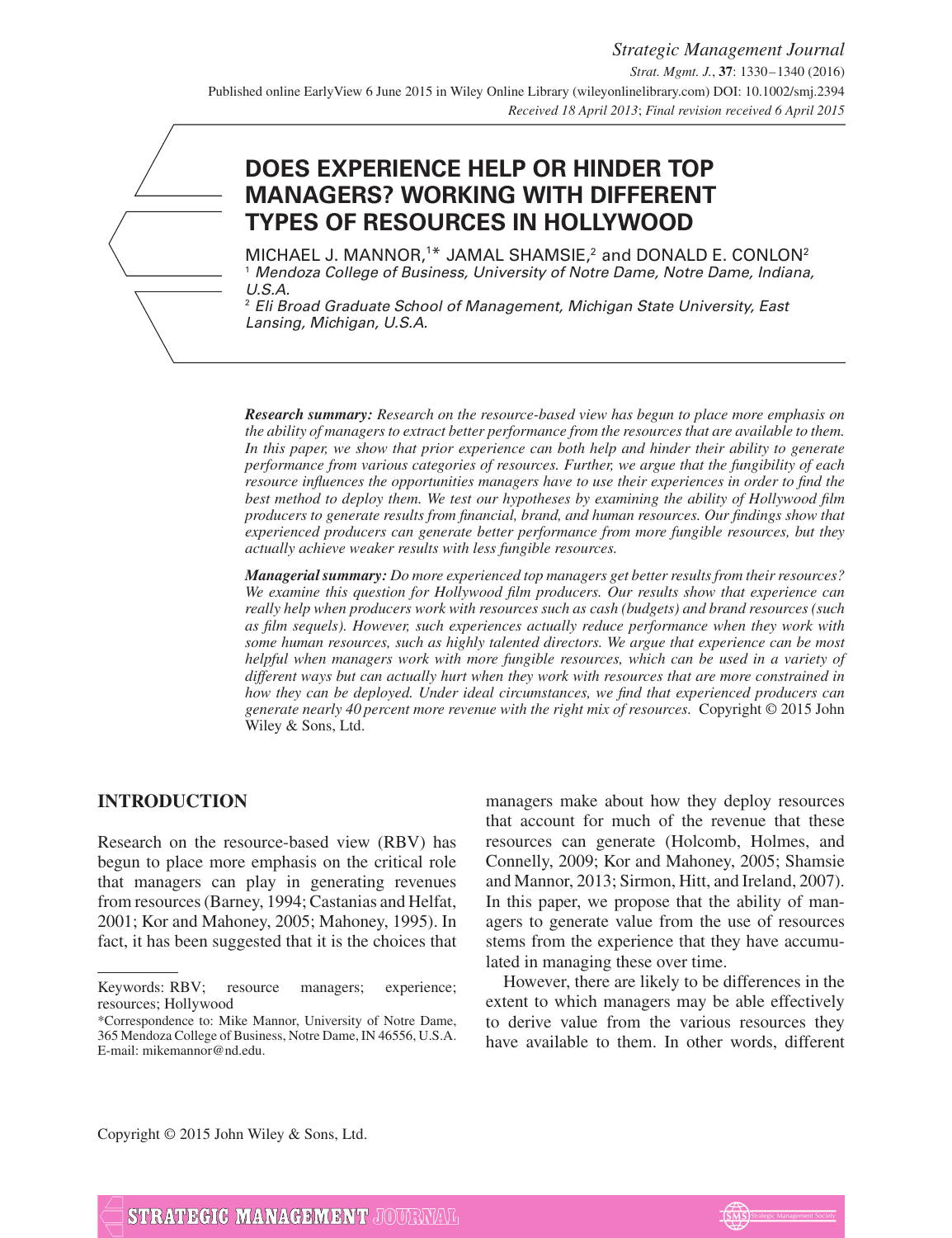categories of resources will differ in the opportunities for the users they offer, posing a challenge for resource managers to discover the best method to deploy them. Although several different categorizations of resources have been proposed in the literature, none of these have focused on the opportunities that resources may offer to managers for generating superior performance through alternate methods of deployment. Kraaijenbrink, Spender, and Groen (2010) have suggested that a better categorization of resources should allow us to advance our understanding of how different resources allow firms to develop the advantages that are the basis of the RBV.

We make distinctions between resources based on the opportunities they can offer to be deployed in different ways (Anand and Singh, 1997; Sakhartov and Folta, 2014). Such versatility derives from the *fungibility* a resource possesses, a characteristic of resources recognized in the early works of Penrose (1959) and Rubin (1973). Consistent with this perspective, Wernerfelt (1984) referred to the deployment versatility and Sirmon, Gove, and Hitt (2008) highlighted the deployment flexibility of a given resource. When a resource is more versatile or more flexible, it can offer managers more opportunities to explore alternate methods of deployment in order to extract the best possible value. These arguments suggest that the benefits that mangers draw from their accumulated experience will be greater for more fungible rather than for less fungible resources.

To assess our hypotheses, we examine the utilization of resources on 837 projects by movie producers in Hollywood. Like project managers in many firms, movie producers manage the full range of project development from early planning to final release (Adler, 2004; Vachon, 2006), and these activities require them to manage a variety of resources to achieve success. This provided us with an excellent context to examine the effect that managerial experience could have on the performance that can be generated from various resources. We specifically focus on how prior experience influences managerial ability to create value from three different types of resources: financial, brand, and human. Consistent with our overall theory, we find that the benefits of manager experience vary with the opportunities that a resource may offer for various forms of deployment based on their degree of fungibility.

## **THEORY AND HYPOTHESES**

A considerable stream of research has examined the learning that can arise from experience (Argote and Miron-Spektor, 2011; Berman, Down, and Hill, 2002; Boh, Slaughter, and Espinosa, 2007). Based on this experiential learning, we expect that as managers gain experience, they will incrementally improve in their ability to manage different types of resources effectively. With repeated experiences, individuals have the opportunity to reflect upon their observations, develop some abstract concepts and test their ideas in repeated situations to improve performance. In the case of managing resources, experience provides a manager with the opportunity to develop deeper knowledge about the nature of the resource, the various benefits it can offer, and the best possible manner in which it can be deployed (Holcomb *et al.*, 2009; Peteraf and Barney, 2003; Shamsie and Mannor, 2013).

We suggest, however, that the benefits of this experiential learning will vary based on the nature of the resource that the manager is working with. As mentioned earlier, resources can be categorized in terms of their fungibility, which defines the range of opportunities that they can offer in terms of their deployment. More fungible resources, such as available cash, can be used in many different ways by managers in order to create as much value as possible. Less fungible resources, such as talented employees, may resist efforts by managers to work closely with them to influence their value. To examine these issues, we consider three different categories of resources that differ in their fungibility and the opportunities they offer to managers to leverage their experiential learning.

#### **The strong fungibility of financial resources**

Although available funding has received little attention in the RBV, it represents a critical tangible financial resource (Brush, Bromiley, and Hendrickx, 2000; George, 2005; Kim and Bettis, 2014; O'Brien and Folta, 2009). Taken alone, it may not provide a basis for any sustained competitive advantage, especially if it is also readily available to other firms. However, as mentioned earlier, it can provide a significant contribution depending on how it is deployed by managers within a firm.

Financial resources, in the form of funds that are allocated to a task or project, are associated with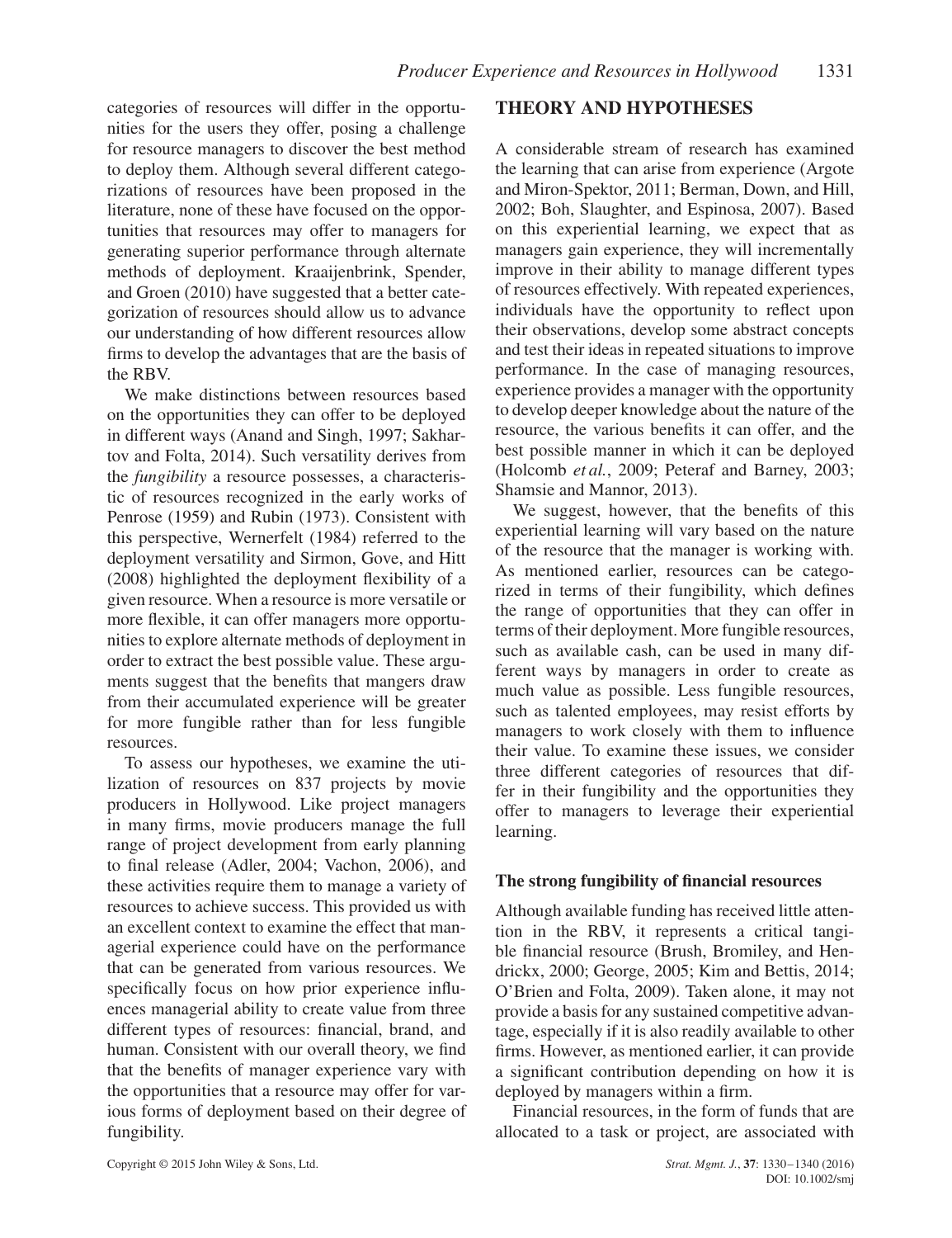the highest levels of fungibility (Kim and Bettis, 2014). As such, cash offers the greatest opportunity for managers to deploy it in many different ways in order to extract the best possible returns. On any given task or project, higher levels of funding can provide managers with greater flexibility over how to allocate it to each activity in order to deploy it in the most effective manner. Apple, for example, has been able to draw on its huge cash reserves to allocate substantial funding for the development of its various iconic products.

However, the availability of greater funding is more likely to help those managers who have accumulated more experience with allocating cash across various activities. A considerable amount of research on the benefits of available cash in the form of slack has shown that experienced managers can take some calculated risks and make more aggressive choices based on their experiences with past tasks or projects (George, 2005; Greve, 2003; Nohria and Gulati, 1996). When the level of available cash is lower, these managers may not be able to generate a strong performance because of constraints on their ability to draw on their accumulated experience to figure out how to make the best possible or the most productive use of the more limited funds.

In contrast, the performance that less experienced managers can generate from financial resources is not likely to differ much across different levels of funding. Their lower levels of experience may not allow them to determine how they can obtain better returns, even if they have more cash available to work with for a project. At the same time, they are less likely to feel constrained than their more experienced counterparts when they must manage with more limited funds. In fact, when they work on projects that have lower levels of funding, managers with less experience may be more inclined to experiment, which may actually allow them to show better performance.

## *Hypothesis 1a: Higher levels of financial resources will be positively linked to performance.*

*Hypothesis 1b: Managerial experience will moderate the effect of financial resources on performance such that managers with more experience will generate higher levels of performance when they work on projects with greater funding, relative to those with less experience.*

#### **The moderate fungibility of brand resources**

The names that a firm attaches to its products in order to attract and retain consumers can also represent a useful intangible brand resource (Hall, 1992; Norton, 1988; Srivastava, Fahey, and Christensen, 2001; Vomberg, Homburg, and Bornemann, 2014). Brands are carefully developed and exploited by firms through coordinating several different activities in order to target products or services to address the needs of a particular group of customers. As such, each brand represents an asset for the firm that is valuable, rare, hard to imitate and without substitutes (Barney, 1991).

However, the value of established brands is at least partly determined through the choices that managers make to utilize them. Each brand is typically developed to create a stronger tie or association between a target customer group and products that are offered by a firm within a well-defined category. Consequently, mangers have some, but not unfettered, flexibility in how they can build upon and extract more value from resources. At Procter and Gamble, for example, A.G. Lafley used the well-known toothpaste brand "Crest" to expand into related products such as toothbrushes and mouthwashes. As such, brand names that are already well known can demonstrate a reasonable degree of fungibility.

Managers who have experience are more likely to able to identify opportunities to expand the appeal of an established brand by developing what they may see as related products or services (Sakhartov and Folta, 2014). They can use their understanding of the characteristics of the brand that have played a significant role in attracting and holding customers. Consequently, they are likely to show better performance when they are working on tasks or projects that are tied to an existing brand. By contrast, managers are more constrained when they are trying to launch a new brand since their prior experience may not be as helpful in figuring out how they will be able to attract enough customers to create a success.

On the other hand, managers with less experience can be expected to have less knowledge about the various ways that they can exploit an established brand. In particular, they may not have the level of nuanced understanding that stems from experience about the characteristics of a brand that may bind it with a particular group of consumers. Less experienced managers will therefore tend to compensate for their lack of knowledge by simply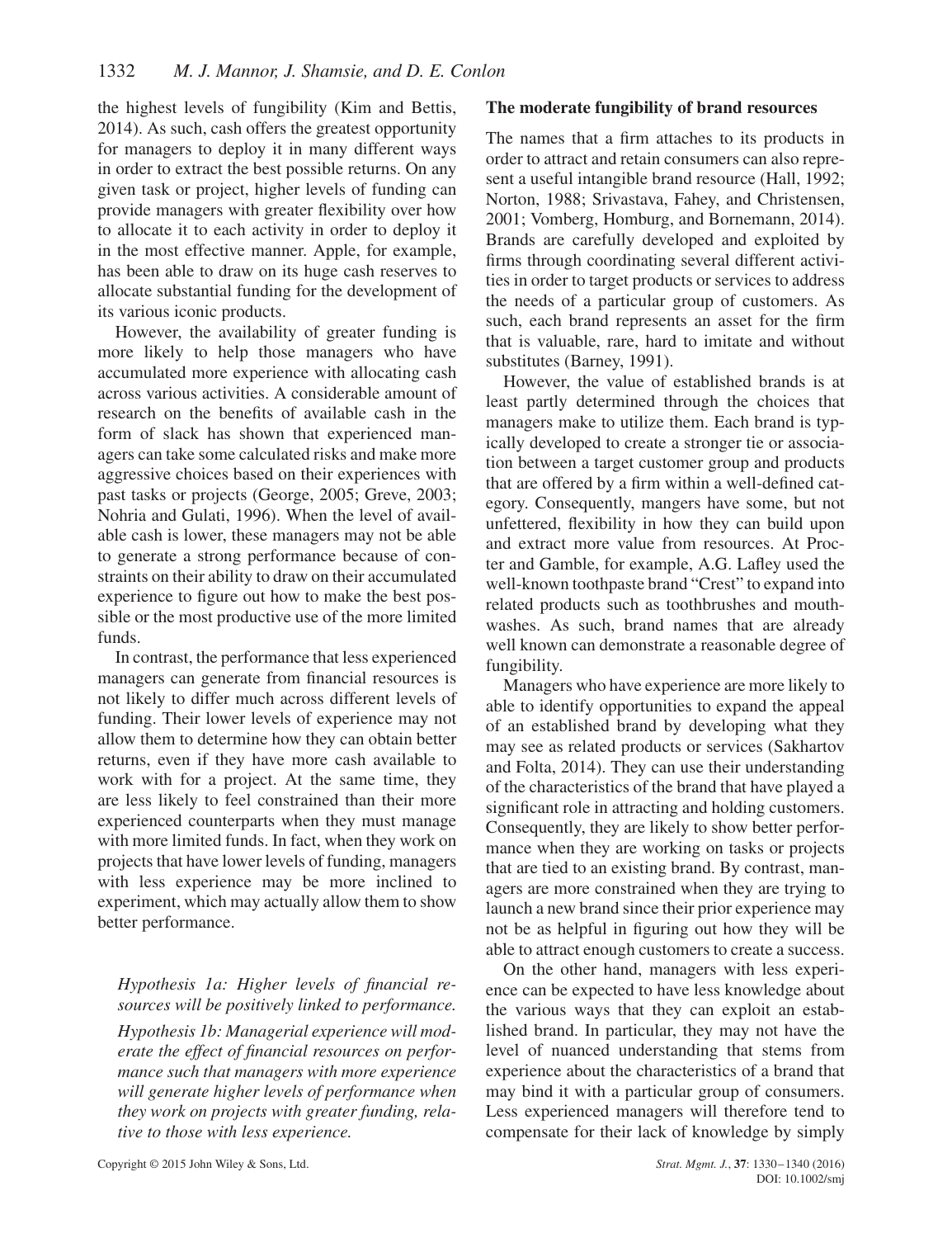trying out different strategies when they are working with either a new or an existing brand. Because they are much less likely to differ in their efforts, they may be able to generate better performance with a new brand, but they may not be much more successful in exploiting an established one.

*Hypothesis 2a: Higher levels of brand resources will be positively linked to performance.*

*Hypothesis 2b: Managerial experience will moderate the effect of brand resources on performance such that managers with more experience will generate higher levels of performance when they work on projects with established brands, relative to those with less experience.*

# **The weak fungibility of human resources**

Employee talents have been given considerable emphasis as a key form of human resource (Barney and Wright, 1998; Hatch and Dyer, 2004; Vomberg, Homburg, and Bornemann, 2014; Wright, McMahan, and McWilliams, 1994). Firms can recruit individuals who possess specific skills that could be applied to particular tasks or activities. This embedded aptitude or talent among employees, typically reflected in a pattern of their professional accomplishments, often represents a resource that fulfills the criteria of RBV (Barney, 1991).

As with other resources, the value that a firm may derive from talented individuals would be influenced by the manner in which they are deployed by managers. However, employees who demonstrate higher levels of talent are likely to be somewhat specialized, restricting their applicability to a well-defined area of expertise (Sirmon *et al.*, 2008). For example, a talented game designer—Shigeru Miyamoto—was critical to the rise of Nintendo as he personally created some of the firm's most popular video games, becoming one of the most recognized names in this arena. This specialized characteristic of talent tends to make such a type of resource much lower in fungibility.

Low fungibility can make it harder for managers to draw on their experience to deploy highly talented individuals in different ways. Some recent studies (Holcomb *et al.*, 2009; Huesch, 2013) have demonstrated that managers have fewer degrees of freedom in deploying and working with employees who have a greater level of talent. When managers try to apply their experience with such individuals, they may, in fact, decrease the potential of these

employees to apply their own considerable skills to generate higher levels of performance (Castanias and Helfat, 2001). On the other hand, it is much more likely that managerial experience would be beneficial in generating value from less talented individuals because their lower level of specialized skills may allow these managers greater latitude in deploying them on tasks or activities where they may be able to provide the strongest possible contribution.

As opposed to this, managers who have less experience will be able to generate better performance from talented individuals because of the greater freedom managers will likely provide to them. Because of their lower levels of experiential learning, these managers are less likely to try to control the activities of employees who demonstrate considerable talent. At the same time, less experienced managers will not be able to figure out how to help make the best use of those who have less talent. The inability to provide necessary direction to less talented employees will prevent these managers from obtaining better performance from such resources.

*Hypothesis 3a: Higher levels of human resources will be positively linked to performance.*

*Hypothesis 3b: Managerial experience will moderate the effect of human resources on performance such that managers with more experience will generate higher levels of performance when they work on projects with less talented individuals, relative to those with less experience.*

# **METHODS**

To assess these hypotheses, we focused our data collection on producers who worked with the major Hollywood studios on films targeting the mass market. Almost 90 percent of the films that are released by the major studios fall into the mass-market category and are released in 2,000–3,000 theaters. Our sample therefore consisted of 837 films that were released by a major Hollywood studio between 1996 and 2003 on at least 1,000 screens across the U.S. The data came from several sources, including *Variety*, *American Film Institute, British Film Institute* and IMDB.com. We collected data on each of these films, including the names and prior experience of all of the producers. Although some films are managed by only one producer, most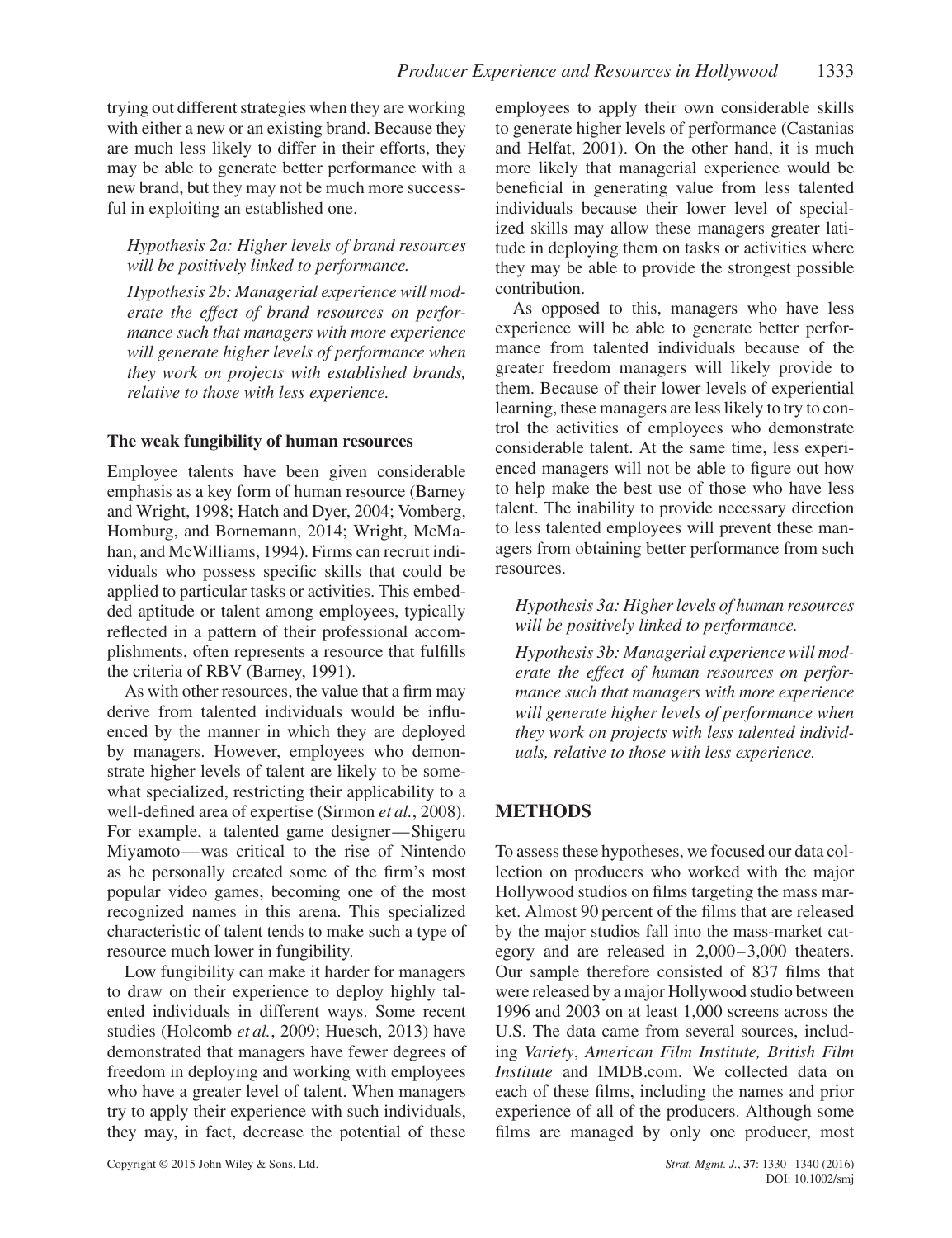films are managed by teams of producers working together, which allows them to draw on their combined experience. In our data, 92 percent of the films had between one and three producers, with the remaining eight percent having as many as seven producers.

#### **Independent variables and moderator**

#### *Financial resources*

Financial resources are best captured by the size of the production budget that is allocated to each film and within which it must be completed. This budget represents one of the most critical inputs into production, with significant effects on the finished film (Houghton, 1991; Stringer, 2003). This variable was measured in millions of U.S. dollars and logged to reduce the influence of skew.

## *Brand resources*

We used sequels as our indicator of an established brand resource available to producers. Because they build on a prior movie, sequels are easily identifiable for audiences and can offer the advantages of a brand (Basuroy and Chatterjee, 2008; Jess-Cooke, 2009). A dummy variable (0/1) indicated whether or not a film was a sequel to a previous film. In our sample, 87 movies were sequels.

## *Human resources*

Although the success of a film relies on a wide variety of human resources, we focused on the director for our measurement of human resources. This is because the producer works closely with the director throughout the entire process of the development and production of the film (Adler, 2004; Houghton, 1991; Lee, 2000). Most of the other human resources work primarily under the director and have less direct contact with the producer. In order to assess the talent of this human resource, we chose to rely on the professional recognition that he or she had received for their previous work. We created a dummy variable to indicate if the director had ever been nominated by the Director's Guild of America (DGA) for a major professional award (0/1). The DGA is an organization of professional directors who analyze peer work, making them effective judges of talent. Using nominations, rather than wins, allowed us to avoid being overly

restrictive in the identification of talented directors. In our sample, 18 percent of directors had received a nomination.

# *Experience as a producer*

For the moderator, we used a count of the number of previous films the producers working on a focal film had cumulatively produced prior to the current film. The data was gathered from the work histories of each producer as listed on the IMDB.com. In our sample, groups of producers ranged in experience from 0 to 67 prior films produced with a mean of  $6.5$  films.<sup>1</sup>

## **Dependent variable**

#### *Financial performance*

We used the total box e revenue generated from the U.S. release of each film as the indicator of financial performance. Although this does not include revenues from other sources, the U.S. box office revenue is the most widely used indicator of financial success for a film in Hollywood (Liu, 2006). This variable was measured in millions of U.S. dollars and logged to address the skew in box office figures.

## **Controls**

We controlled for several factors that could influence the performance of a film. To begin with, we used a variable to measure the total number of producers on a film and a dummy to indicate if the director was also one of the producers on a film. Furthermore, we used dummy variables to indicate whether the movie was released during the summer or end-of-year holidays, whether it was given a restrictive R rating, and whether it had any actors or actresses who were identified within the industry as a "top star" at any point in the five years prior to the release of the film. We also added a control for the marketing budget of the film, which was logged in the same way as the production budget. Finally, we added a dummy for the year in which the film was released and a dummy for which studio released the film.

<sup>&</sup>lt;sup>1</sup> To test the robustness of our findings, we also used a measure of the number of films that had been handled by the producer with the most experience. The results from this measure were not significantly different from those reported here.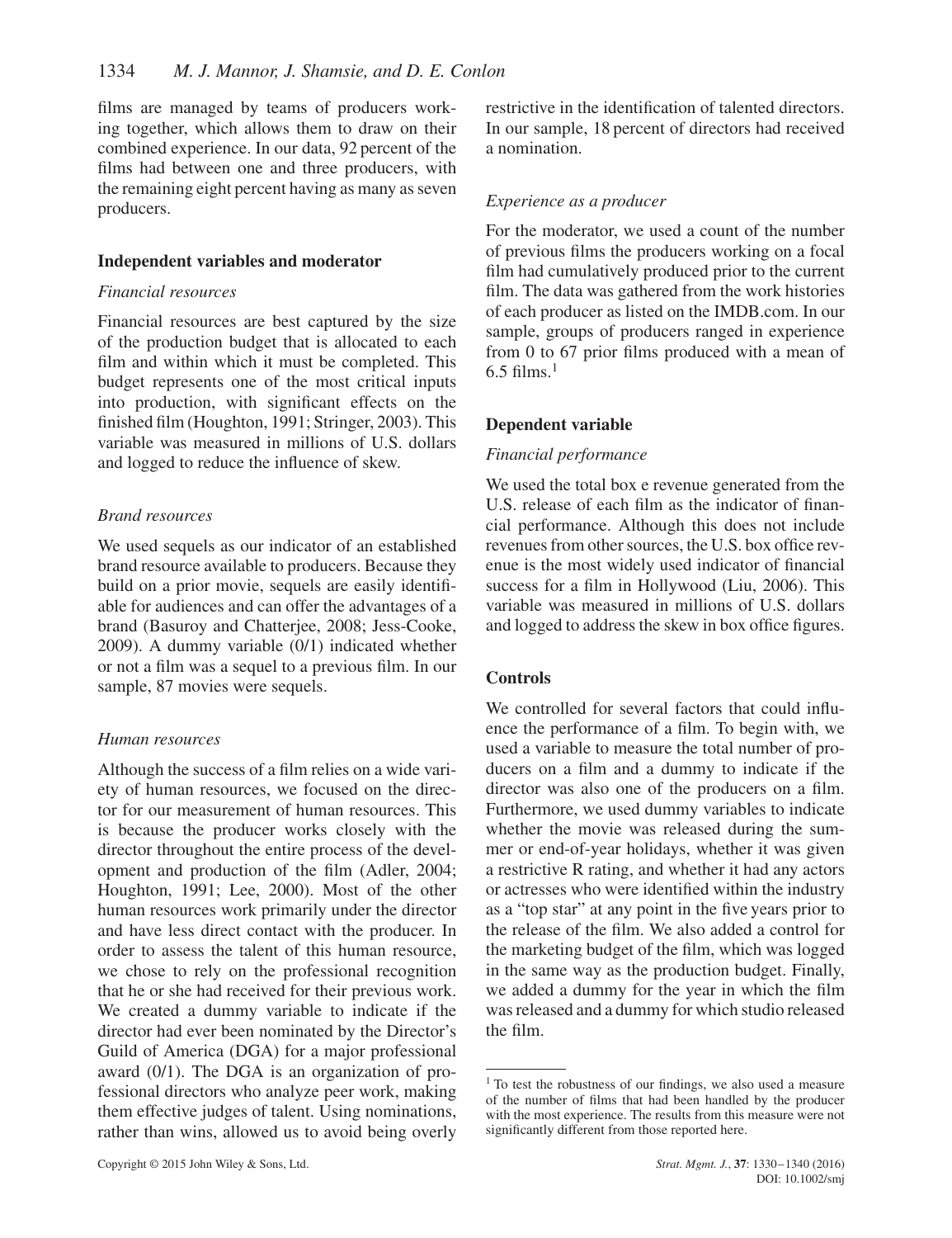#### **Analysis**

For our analysis, we used hierarchical OLS regression, starting with the control variables, adding the main effects of each of the resources and producer experience, and finishing with the addition of the interactions. We created interaction variables by multiplying our resource variables with producer experience. To avoid statistical artifacts due to embedded multicollinearity, we centered each of the interaction variables prior to multiplying them together. Variance inflation factors ranged from 1.06 to 3.11 in the models, suggesting that multicollinearity was not overly influencing our results. To aid in the interpretation of interaction results beyond the significance levels, we plotted the significant interactions to illustrate better the nature of each interaction.

#### **RESULTS**

Table 1 presents descriptive statistics and the correlation matrix for the variables in our study. We present the raw values of our logged variables in this table in order to assist with interpretation. The strongest correlations are between our four financially-related variables: box office revenues, the ratio of (box office revenue/production budget), production budget and marketing budget.

The regressions in Table 2 allow us to formally test all of our hypotheses. Inspection of the results in Model 2 reveals support for the significant effect of financial resources ( $B = 0.09$ ,  $p < 0.05$ ) and brand resources  $(B = 0.19, p < 0.05)$ , but not human resources ( $B = -0.04$ , ns). As such, we find support for Hypotheses 1a and 2a but not for Hypothesis 3a.

Hypothesis 1b predicted that managers with more experience would achieve better performance on projects with greater financial resources. Model 3 shows that the addition of the interaction between the size of the production budget and producer experience was significant,  $(B = 0.01, p < 0.01)$ . The form of this interaction, seen in Figure 1, shows that producers with more experience achieve better performance than those with less experience on projects with larger budgets but perform more poorly on projects that have smaller budgets, thereby supporting Hypothesis 1b. On the other hand, producers with less experience show little change in performance on projects, showing little effect of the size of the budget.

|                                                        | Max                      | Mean                              | $\overline{S}$ |                               | $\mathcal{L}$ | $\epsilon$                | 4 | $\sigma$                           | $\circ$                       | $\overline{ }$ | ∞       | $\circ$               | $\supseteq$                                          |         | $\overline{c}$ |
|--------------------------------------------------------|--------------------------|-----------------------------------|----------------|-------------------------------|---------------|---------------------------|---|------------------------------------|-------------------------------|----------------|---------|-----------------------|------------------------------------------------------|---------|----------------|
| 1.65<br>l. Box office revenue <sup>a</sup>             | 601.00                   |                                   |                |                               |               |                           |   |                                    |                               |                |         |                       |                                                      |         |                |
| 5.04<br>2. Ratio: revenue/budget                       | 4.10                     | 83388539889955<br>833885399899955 |                | 8898865838653<br>889886583865 |               |                           |   |                                    |                               |                |         |                       |                                                      |         |                |
| S.í<br>3. Restrictive rating (no/yes)                  |                          |                                   |                |                               |               |                           |   |                                    |                               |                |         |                       |                                                      |         |                |
| 4. Holiday opening (no/yes)                            |                          |                                   |                |                               |               | 80783883807<br>8090909090 |   |                                    |                               |                |         |                       |                                                      |         |                |
| 5. Number of producers                                 |                          |                                   |                |                               |               |                           |   |                                    |                               |                |         |                       |                                                      |         |                |
| 6. Director a producer (no/yes)                        |                          |                                   |                |                               |               |                           |   |                                    |                               |                |         |                       |                                                      |         |                |
| 7. Marketing budget <sup>a</sup>                       | 65.00                    |                                   |                |                               |               |                           |   |                                    |                               |                |         |                       |                                                      |         |                |
| 500<br>8. Top star in film                             | 1.00                     |                                   |                |                               |               |                           |   |                                    |                               |                |         |                       |                                                      |         |                |
| 8<br>C<br>9. Financial resources (budget) <sup>a</sup> | 200.00                   |                                   |                |                               |               |                           |   |                                    |                               |                |         |                       |                                                      |         |                |
| 10. Human resources (director)                         | 1.00                     |                                   |                |                               |               |                           |   |                                    |                               |                |         |                       |                                                      |         |                |
| 00 <sub>1</sub><br>11. Brand resources (sequel)        | $\widetilde{\mathrm{S}}$ |                                   |                |                               |               |                           |   | 8 9 8 3 4 9 8 9<br>8 9 8 9 9 9 9 9 | 0113330<br>01133400<br>000000 |                | 3710000 | 1.00<br>0.17<br>0.012 | $\begin{array}{c} 1.00 \\ -0.05 \\ 0.05 \end{array}$ | $-0.04$ |                |
| 0.00<br>12. Producer experience                        | 67.00                    |                                   |                |                               |               |                           |   |                                    |                               |                |         |                       |                                                      |         | $\frac{8}{1}$  |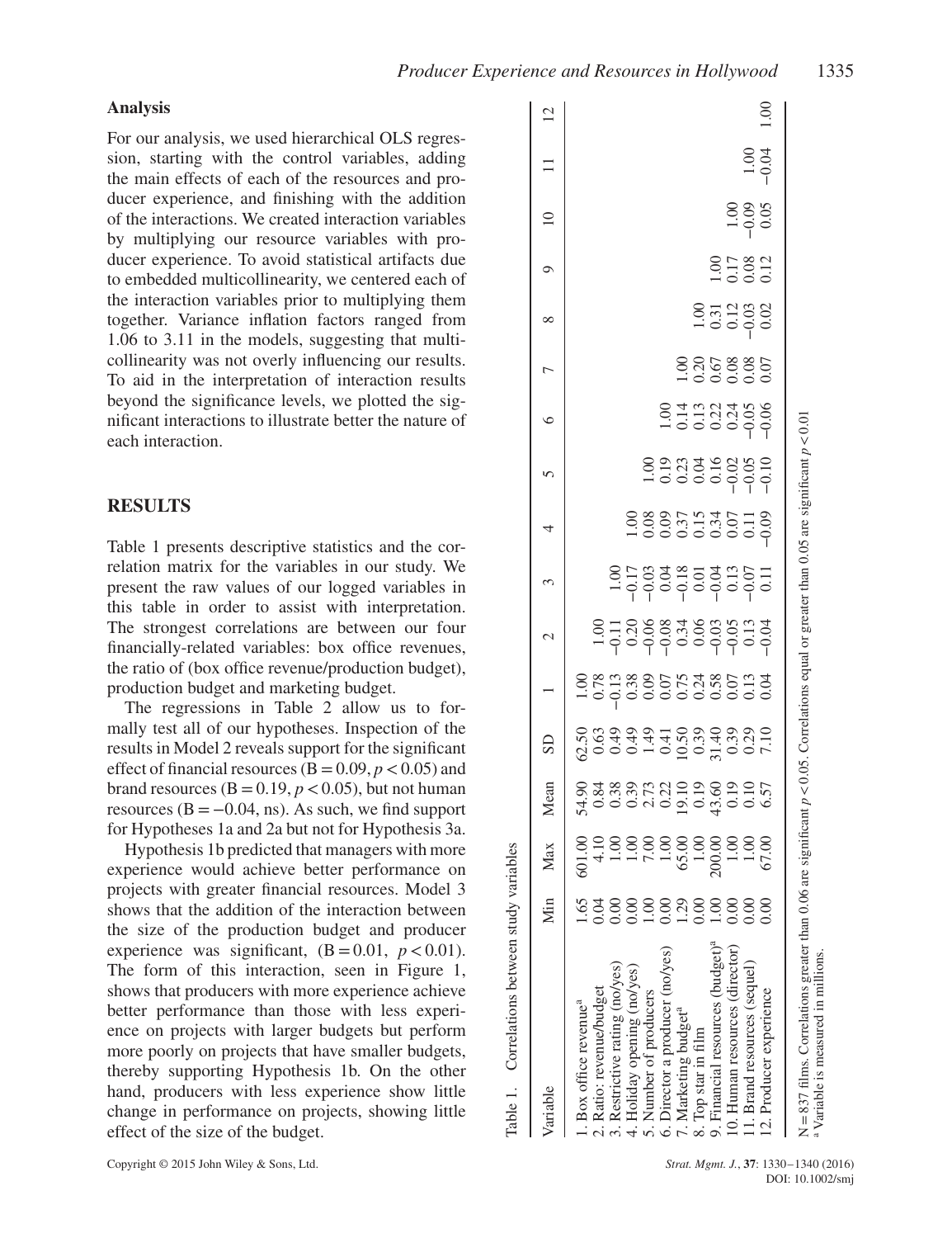|                                                                                                                                                                                                                                                |                             | Financial performance (box office revenue)             |                                                                         |                                                         |                                                                                                                                                                                                                                                                                                               |                                                                      |                                          |                                                 |                                                                                        |                                                                | Financial performance (revenue/production budget)       |                                                                                      |
|------------------------------------------------------------------------------------------------------------------------------------------------------------------------------------------------------------------------------------------------|-----------------------------|--------------------------------------------------------|-------------------------------------------------------------------------|---------------------------------------------------------|---------------------------------------------------------------------------------------------------------------------------------------------------------------------------------------------------------------------------------------------------------------------------------------------------------------|----------------------------------------------------------------------|------------------------------------------|-------------------------------------------------|----------------------------------------------------------------------------------------|----------------------------------------------------------------|---------------------------------------------------------|--------------------------------------------------------------------------------------|
| Variables                                                                                                                                                                                                                                      | $\ominus$                   | $\widehat{\mathcal{O}}$                                | $\odot$                                                                 | $\bigoplus$                                             | $\odot$                                                                                                                                                                                                                                                                                                       | $\circledcirc$                                                       | $\widehat{C}$                            | $\circledast$                                   | ම                                                                                      | $\widehat{=}$                                                  | (11)                                                    | (12)                                                                                 |
| Restrictive rating                                                                                                                                                                                                                             |                             | (0.05)<br>0.02                                         | $\begin{array}{c} 0.01 \\ 0.05 \end{array}$                             | $\begin{array}{c} 0.01 \\ 0.05 \end{array}$<br>0.13*    |                                                                                                                                                                                                                                                                                                               | $\begin{array}{c} 0.01 \\ 0.05 \end{array}$<br>0.13*                 | (0.05)<br>$-0.06$                        | $0.05$<br>$(0.05)$                              | $\begin{array}{c} 0.01 \\ (0.05) \\ 0.13** \end{array}$                                | $\begin{array}{c} 0.01 \\ 0.05 \end{array}$<br>0.13*           | $\begin{array}{c} 0.02 \\ 0.05 \\ 0.13^* \end{array}$   |                                                                                      |
| Holiday opening                                                                                                                                                                                                                                |                             | $0.13*$<br>(0.05)                                      | $0.13*$<br>(0.05)                                                       | (0.05)                                                  |                                                                                                                                                                                                                                                                                                               | (0.05)                                                               | $0.09\dagger$<br>(0.06)                  | $\big)0.13*$<br>(0.05)                          |                                                                                        | (0.05)                                                         | (0.05)                                                  | $\begin{array}{c} 0.01 \\ 0.05 \\ 0.13^* \\ 0.05 \end{array}$                        |
| Number of producers                                                                                                                                                                                                                            |                             |                                                        |                                                                         |                                                         |                                                                                                                                                                                                                                                                                                               | $-0.02$                                                              |                                          |                                                 |                                                                                        |                                                                |                                                         |                                                                                      |
| Director a producer                                                                                                                                                                                                                            |                             | $-0.03$<br>$-0.02$<br>$-0.14*$<br>$-0.06$<br>$-0.01**$ | $-0.02$<br>$(0.02)$<br>$(0.02)$<br>$-0.14$ *<br>$(0.06)$<br>$(0.01)$ ** | $-0.03$<br>$-0.02$<br>$-0.14$ *<br>$-0.06$<br>$0.06$ ** | $\begin{array}{l} 0.02 \\ 0.05 \\ 0.05 \\ 0.05 \\ 0.05 \\ 0.05 \\ 0.01 \\ 0.01 \\ 0.01 \\ 0.01 \\ 0.01 \\ 0.01 \\ 0.01 \\ 0.01 \\ 0.01 \\ 0.01 \\ 0.01 \\ 0.01 \\ 0.01 \\ 0.01 \\ 0.01 \\ 0.01 \\ 0.01 \\ 0.01 \\ 0.01 \\ 0.01 \\ 0.01 \\ 0.01 \\ 0.01 \\ 0.01 \\ 0.01 \\ 0.01 \\ 0.01 \\ 0.01 \\ 0.01 \\ 0.$ | $(0.02)$<br>$-0.15$ <sup>*</sup><br>$(0.06)$<br>$0.01$ <sup>**</sup> | $-0.04$<br>$-0.02$<br>$-0.25$<br>$-0.06$ | $-0.03$<br>$-0.02$<br>$-0.14$<br>$-0.06$        | $0.05$<br>$0.02$<br>$0.02$<br>$0.05$<br>$0.05$<br>$0.05$<br>$0.05$<br>$0.05$<br>$0.05$ | $-0.03$<br>$-0.02$<br>$-0.14$<br>$+0.66$<br>$-0.05$<br>$+0.01$ | $-0.03$<br>$-0.02$<br>$-0.14$ *<br>$-0.06$<br>$0.01$ ** | $-0.02$<br>$-0.02$<br>$-0.14$<br>$+0.06$<br>$-0.16$<br>$+0.06$<br>$-0.01$<br>$+0.06$ |
| Marketing budget                                                                                                                                                                                                                               |                             |                                                        |                                                                         |                                                         |                                                                                                                                                                                                                                                                                                               |                                                                      | $0.01**$                                 | $0.01**$                                        |                                                                                        |                                                                |                                                         |                                                                                      |
| Top star in film                                                                                                                                                                                                                               |                             | $0.18**$<br>(0.00)                                     | $0.17**$<br>(0.00)                                                      | $0.18**$<br>(0.00)                                      | $0.18**$<br>(0.00)                                                                                                                                                                                                                                                                                            | $0.17***$<br>(0.00)                                                  | (0.00)<br>$-0.03$                        | $0.14*$<br>(0.00)                               | $0.14*$                                                                                | $0.14*$<br>(0.00)                                              | $0.14*$<br>$(0.00)$                                     | $0.14*$<br>(0.00)                                                                    |
| Producer experience                                                                                                                                                                                                                            |                             | (0.06)<br>$-0.00$                                      | (0.06)<br>$-0.01$                                                       | (0.06)<br>$-0.00$                                       | (0.06)                                                                                                                                                                                                                                                                                                        |                                                                      | (0.07)                                   | (0.06)<br>$-0.00$                               | $\begin{array}{c} (0.06) \\ -0.00 \\ 0.00 \\ -0.54^{**} \\ 0.04) \end{array}$          | (0.06)<br>$-0.00$                                              | (0.06)                                                  | (0.06)                                                                               |
| Financial resources (budget)                                                                                                                                                                                                                   |                             | $(0.00)$<br>$(0.04)$<br>$(0.03)$<br>$(0.08)$           | $\stackrel{(0.00)}{0.11**}$                                             | $(0.00)$<br>$(0.04)$<br>$(0.04)$<br>$(0.19)$            | $(0.00)$<br>$(0.00)$<br>$(0.00)$<br>$(0.00)$<br>$(0.00)$<br>$(0.08)$                                                                                                                                                                                                                                          |                                                                      |                                          | $(0.00)$<br>$-0.56***$<br>$(0.04)$<br>$0.20***$ |                                                                                        | $(0.00)$<br>$-0.56**$                                          | $0.00$<br>$(0.00)$<br>$-0.56**$<br>$(0.04)$<br>$0.21**$ | $-0.00$<br>$-0.00$<br>$-0.5$<br>$-0.00$<br>$-0.00$<br>$-0.00$<br>$-0.00$<br>$-0.00$  |
|                                                                                                                                                                                                                                                |                             |                                                        | (0.04)                                                                  |                                                         |                                                                                                                                                                                                                                                                                                               |                                                                      |                                          |                                                 |                                                                                        | $\begin{array}{c} (0.04) \\ 0.20** \end{array}$                |                                                         |                                                                                      |
| Brand resource (sequel)                                                                                                                                                                                                                        |                             |                                                        | $0.16*$<br>(0.08)                                                       | (0.08)                                                  |                                                                                                                                                                                                                                                                                                               |                                                                      |                                          | (0.08)                                          | $0.18*$<br>(0.08)                                                                      | (0.08)                                                         | (0.08)                                                  |                                                                                      |
| Human resources (director talent)                                                                                                                                                                                                              |                             | (0.06)<br>$-0.04$                                      | (0.06)<br>$-0.04$                                                       | (0.06)<br>$-0.04$                                       | (0.06)<br>$-0.03$                                                                                                                                                                                                                                                                                             |                                                                      |                                          | (0.06)<br>$-0.05$                               | (0.06)<br>$-0.04$                                                                      | (0.06)<br>$-0.05$                                              | (0.06)<br>$-0.03$                                       |                                                                                      |
| Producer experience $\times$ financial resources                                                                                                                                                                                               |                             |                                                        | $0.01**$                                                                |                                                         |                                                                                                                                                                                                                                                                                                               |                                                                      |                                          |                                                 | $\frac{0.01}{0.00}$                                                                    |                                                                |                                                         |                                                                                      |
| Producer experience x brand resources                                                                                                                                                                                                          |                             |                                                        | (0.00)                                                                  | $0.02*$<br>(0.01)                                       |                                                                                                                                                                                                                                                                                                               |                                                                      |                                          |                                                 |                                                                                        | $0.02*$<br>(0.01)                                              |                                                         | $(0.05)3$<br>$(0.05)3$<br>$(0.05)3$<br>$(0.05)3$                                     |
| Producer experience x human resources                                                                                                                                                                                                          |                             |                                                        |                                                                         |                                                         | $-0.02*$<br>(0.01)                                                                                                                                                                                                                                                                                            | $-0.02*$<br>(0.01)                                                   |                                          |                                                 |                                                                                        |                                                                | $-0.02*$                                                | $-0.02*$<br>(0.01)                                                                   |
| Constant                                                                                                                                                                                                                                       | $11**$<br>$\overline{16}$ . | $6.17**$<br>(0.10)                                     | 6.17**<br>(0.10)                                                        | $16.17***$<br>(0.10)                                    | 16.17**<br>(0.10)                                                                                                                                                                                                                                                                                             | 16.17**<br>(0.10)                                                    | $-0.65**$                                | $1.13**$<br>(0.09)                              | $-1.13**$                                                                              | $-1.13**$<br>(0.09)                                            | $-1.13**$<br>(0.09)<br>(0.01)                           | $-1.13***$<br>(0.09)                                                                 |
| Adjusted R <sup>2</sup>                                                                                                                                                                                                                        | 610<br>$(0.09)$<br>0.610    | 0.614                                                  | 0.619                                                                   | 0.616                                                   | 0.616                                                                                                                                                                                                                                                                                                         | 0.620                                                                | 0.160<br>(0.10)                          | 0.317                                           | $(0.09)$<br>0.323                                                                      | 0.320                                                          | 0.319                                                   | 0.325                                                                                |
| Overall F<br>$FA^b$                                                                                                                                                                                                                            | $.22**$<br>70.              | 58.98**<br>$2.73*$                                     | $4.26**$<br>57.59**                                                     | 56.76**<br>$2.75*$                                      | 56.92**<br>$3.04*$                                                                                                                                                                                                                                                                                            | $53.42**$<br>$3.59***$                                               | $9.40**$                                 | 47.88**<br>$17.87**$                            | 40.12**<br>$17.58**$                                                                   | 38.97**<br>$17.29**$                                           | 39.47**<br>$7.42**$                                     | $29.47***$<br>$6.48**$                                                               |
| Note: Results based on 837 observations. F-change statistics for each model are evaluated in comparison to the baseline control models (Model 1 for Models 2-6, and Model 7 for Models<br>$\frac{1}{1}p < 0.10$ ; * $p < 0.05$ ; ** $p < 0.01$ |                             |                                                        |                                                                         |                                                         |                                                                                                                                                                                                                                                                                                               |                                                                      |                                          |                                                 |                                                                                        |                                                                |                                                         |                                                                                      |

8–12)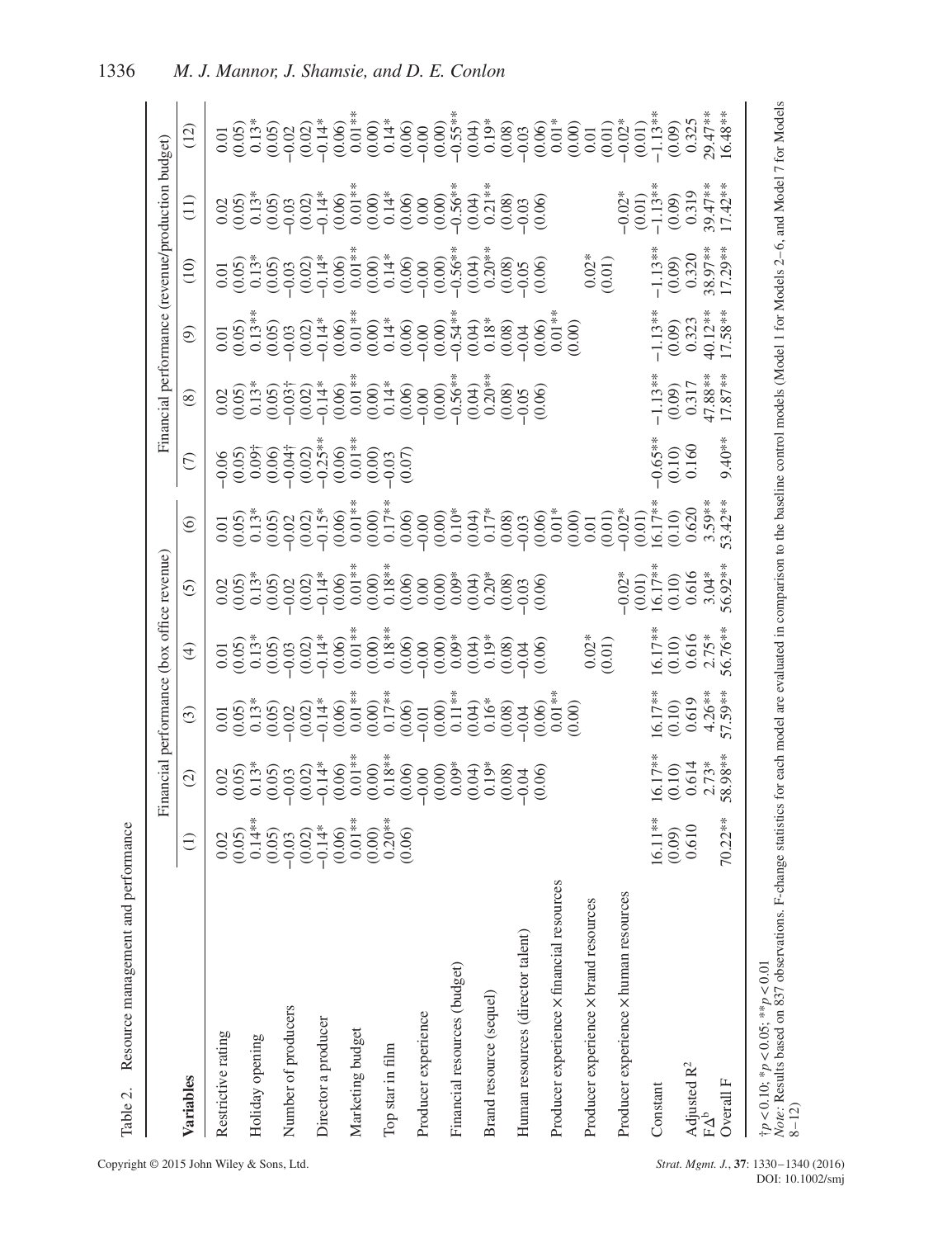

Figure 1. Interaction of financial resources with producer experience influencing financial performance



Figure 2. Interaction of brand resources with producer experience influencing financial performance

Hypothesis 2b predicted that managers with more experience would achieve better performance with stronger brand resources. This hypothesis was also supported: in Model 4, the interaction between films that were sequels and producer experience was significant,  $(B = 0.02, p < 0.05)$ . The interaction (Figure 2) reveals that producers with higher levels of experience generate stronger box office revenues from sequels than do producers with less experience. Again, producers with less experience show only a modest change in performance for sequels.

Finally, Hypothesis 3b predicted that managers with more experience would suffer *lower* performance on projects with strong human resources. Model 5 supports this, as the interaction between producer experience and director talent was significant and negative,  $(B = -0.02, p < 0.05)$ . The



Figure 3. Interaction of human resources with producer experience influencing financial performance

interaction (Figure 3) shows that, as hypothesized, more experienced producers do not perform as well when working with more talented directors, though they do achieve stronger performance when they work with weaker director talent. These results support Hypothesis 3b. Like before, producers with less experience show less variation in performance whether they work with less or more talented directors.

To verify the robustness of our findings, Models 7–12 present similar regression analyses predicting an alternative performance measure: the ratio of the box office revenue relative to the production budget of the film. This measure can provide a better control for extreme variability in box office performance and reflects returns based on risk by comparing return to the investment required, which might be more salient to the studio than raw box office returns. As seen in Table 2, the results using this alternative performance measure are similar in terms of support for all of our hypotheses, though these models explain less variance in the performance indicator, perhaps due to the challenging nature of predicting profitability relative to investment levels. The reason that the effect of financial resources changes from positive/significant in Models 2–6 to negative/significant in Models 8–12 is that production budget appears both as an independent variable (as a measure of financial resources) and as part of the dependent variable (the denominator of our ratio measure of performance) in the latter models. However, it could also potentially indicate that while raw box office dollars increase as budget increases, the financial return declines.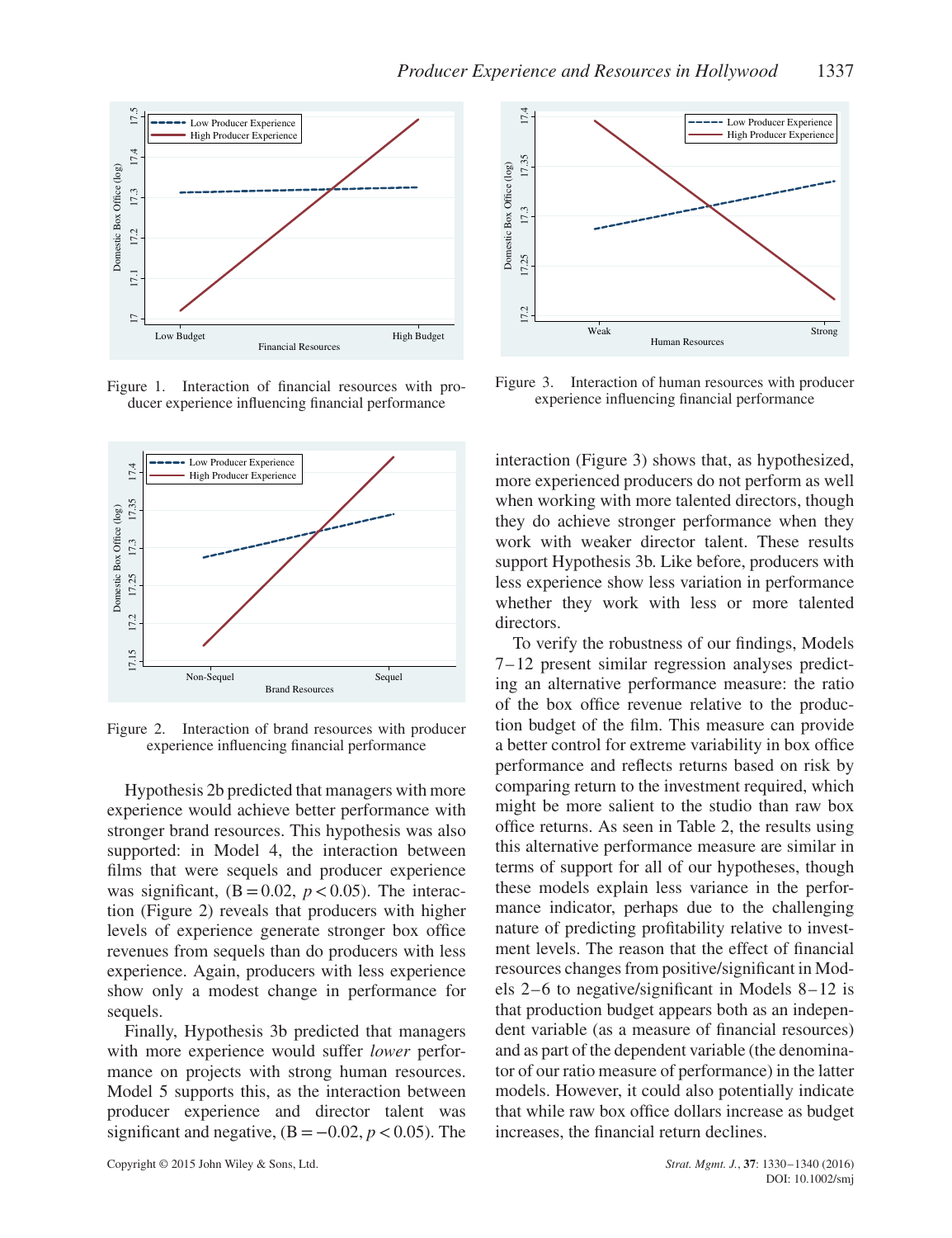# **DISCUSSION**

The roots of the RBV lie in the entrepreneurial perspective emphasized by Penrose (1959) that allows a firm to recognize and pursue the opportunities that may be offered by various resources. This suggests that the managers within a firm must contribute to the value of a resource through figuring out ways in which it can be deployed (Kor and Mahoney, 2004; Sarasvathy, 2001; Witt, 2007). In this paper, we propose that managers would recognize the opportunities that may be offered by a resource on the basis of their prior experience with deploying them on tasks or projects. At the same time, such opportunities are likely to be derived from the fungibility of a given resource. More fungible resources can allow experienced managers more scope to identify the best possible method for their deployment.

We focused on Hollywood film producers in order to evaluate the performance that can be extracted from three different categories of resources: funding as a financial resource, products as a brand resource, and talent as a human resource. Our findings do raise some questions about evaluating the value of a resource based solely on RBV criteria (Crook *et al.*, 2008). Our paper shows that the contribution of a resource is also tied to its level of fungibility, as depicted by its deployment versatility or flexibility. Although high levels of funding do not always meet the criteria of RBV, the higher fungibility of cash makes it a valuable type of resource that can be deployed by managers in various ways across different projects. On the other hand, while strong talent may satisfy the requirements of RBV, the lower fungibility of individuals can make it difficult for managers to find ways to raise value through figuring out their best possible use.

More significantly, our results provide strong support for the ability of mangers to draw on their experience in order to generate higher levels of performance when they work with more valuable resources but only when these resources show more fungibility. In line with our hypotheses, the application of manager experience to resources was found to be quite useful on projects with greater financial and brand resources but was not found to be useful with stronger human resources. In other words, it cannot be assumed that managerial experience will always be more helpful with resources that have higher value based on RBV criteria (Carmeli and Tishler, 2004; Huesch, 2013).

Furthermore the interaction of managerial experience with resource fungibility can have significant economic implications for firms. For example, we performed additional analysis using values of managerial experience and resource attributes that were 1 and 2 standard deviations above or below the mean value. Based on our analysis, the most highly experienced producers can generate as much as \$34.4 million of additional revenue per film when they work with higher budgets, stronger brands, and weaker talent.

Our study does have limitations. For example, there is the possibility of left-censoring in our work, as more experienced producers may have the expertise and opportunity to pass on objectively lower-potential projects. Furthermore, we have used box office revenues to assess the performance of each film, which does not account for appropriation issues. As others have noted (Crook *et al.*, 2008), the link between the use of resources and resulting performance is stronger when they are not based on the portion of the revenues that actually flow to the firm. Besides providing a share of box office revenues to theaters, studios may also make contractual payments to various individuals who were involved in developing the film, reducing their own ability to appropriate value.

Above all, our work focuses on one setting, where managers are tied to individual projects much more than to the overall organization. However, in restricting our study to the role of producers on Hollywood films, we were able to elaborate on specific resources that are likely to be critical within this context. Furthermore, without such a focus on single projects, we may not be able to achieve the same level of theoretical understanding of how experience acquired by managers can augment the revenues that they can generate from various resources based on their level of fungibility. Future research can extend this work to other settings, particularly settings more deeply embedded within a whole organization.

In closing, our study does try to address some important questions about the role of firms in generating revenues from resources. As such, it does provide some support for the findings that Newbert (2007) obtained from his meta-analysis. He found some support for the RBV framework but also emphasized that the effects of different resources can vary significantly (see table 4 in Newbert 2007: 130). Such differences can least be partly explained by the opportunities that each resource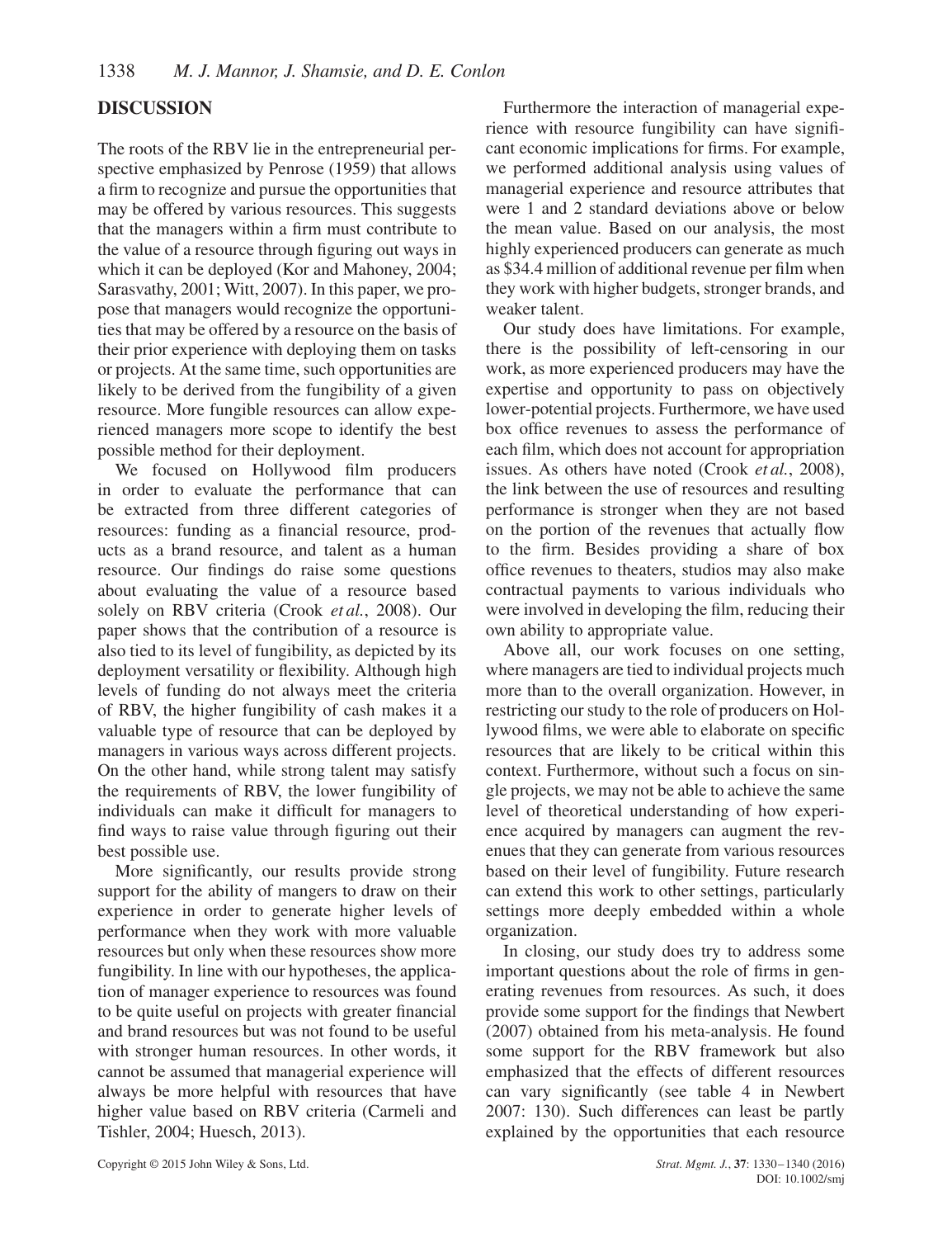may offer to the managers in a firm to deploy them in the most effective manner. This suggests that we should probe more deeply into the complex relationships between characteristics of each resource and the advantages that managers within a firm can derive from them (Kraaijenbrink *et al.*, 2010).

# **REFERENCES**

- Adler T. 2004. *Producers: Money, Movies and Who Really Calls the Shots*. Methuen: London, UK.
- Anand J, Singh H. 1997. Asset redeployment, acquisitions and corporate strategy in declining industries. *Strategic Management Journal* **18**: 99–118.
- Argote L, Miron-Spektor E. 2011. Organizational learning: from experience to knowledge. *Organization Science* **22**(5): 1123–1137.
- Barney J. 1991. Firm resources and sustained competitive advantage. *Journal of Management* **17**(1): 99–120.
- Barney J. 1994. Bringing managers back in: a resource-based analysis of the role of managers in creating and sustaining competitive advantage. In *Does Management Matter? On Competencies and Competitive Advantage*, Barney JB, Spender JC, Reve T (eds). Institute of Economic Research: Lund, Sweden; 1–36.
- Barney J, Wright PM. 1998. On becoming a strategic partner: the role of human resources in gaining competitive advantage. *Human Resource Management* **37**(1): 31–46.
- Basuroy S, Chatterjee S. 2008. Fast and frequent: investigating box office revenues of motion picture sequels. *Journal of Business Research* **61**(7): 798–803.
- Berman SL, Down J, Hill C. 2002. Tacit knowledge as a source of competitive advantage in the National Basketball Association. *Academy of Management Journal* **45**: 13–31.
- Boh WF, Slaughter SA, Espinosa JA. 2007. Learning from experience in software development: a multi–level analysis. *Management Science* **53**(8): 1315–1331.
- Brush TH, Bromiley P, Hendrickx M. 2000. The free cash flow hypothesis for sales growth and firm performance. *Strategic Management Journal* **21**(4): 455–472.
- Carmeli A, Tishler A. 2004. The relationships between intangible organizational elements and organizational performance. *Strategic Management Journal* **25**: 1257–1278.
- Castanias RP, Helfat CE. 2001. The managerial rents model: theory and empirical analysis. *Journal of Management* **27**(2): 661–678.
- Crook TR, Ketchen DJ Jr, Combs JG, Todd SY. 2008. Strategic resources and performance: a meta–analysis. *Strategic Management Journal* **29**: 1141–1154.
- George G. 2005. Slack resources and the performance of privately held firms. *Academy of Management Journal* **48**: 661–676.
- Greve HR. 2003. A behavioral theory of R&D expenditures and innovation: evidence from shipbuilding. *Academy of Management Journal* **46**: 658–702.
- Hall R. 1992. The strategic analysis of intangible resources. *Strategic Management Journal* **13**(2): 135–144.
- Hatch NW, Dyer JH. 2004. Human capital and learning as a source of sustainable competitive advantage. *Strategic Management Journal* **25**: 1155–1178.
- Holcomb TR, Holmes RM, Connelly B. 2009. Making the most of what you've got: managerial ability as a source of resource value creation. *Strategic Management Journal* **30**(5): 457–485.
- Houghton B. 1991. *What a Producer Does*. Silman-James Press: Los Angeles, CA.
- Huesch MD. 2013. Are there always synergies between productive resources and resource deployment capabilities? *Strategic Management Journal* **34**: 1288–1313.
- Jess-Cooke C. 2009. *Film Sequels: Theory and Practice from Hollywood to Bollywood*. Edinburgh University Press Ltd: Edinburgh, UK.
- Kim C, Bettis RA. 2014. Cash is surprisingly valuable as a strategic asset. *Strategic Management Journal* **35**: 2053–2063.
- Kor YY, Mahoney JT. 2004. Edith Penrose's (1959) contributions to the resource-based view of strategic management. *Journal of Management Studies* **41**: 183–191.
- Kor YY, Mahoney JT. 2005. How dynamics, management, and governance of resource deployments influence firm-level performance. *Strategic Management Journal* **26**: 489–496.
- Kraaijenbrink J, Spender JC, Groen AJ. 2010. The resource-based view: a review and assessment of its critiques. *Journal of Management* **36**(1): 349–372.
- Lee JJ. 2000. *The Producer's Business Handbook*. Elsevier: Oxford, UK.
- Liu Y. 2006. Word of mouth for movies: its dynamics and impact on box office revenue. *Journal of Marketing* **70**(3): 74–89.
- Mahoney JT. 1995. The management of resources and the resource of management. *Journal of Business Research* **33**: 91–101.
- Newbert S. 2007. Empirical research on the resource-based view of the firm: an assessment and suggestions for future research. *Strategic Management Journal* **28**(2): 121–146.
- Nohria N, Gulati R. 1996. Is slack good or bad for innovation? *Academy of Management Journal* **39**: 1245–1264.
- Norton SW. 1988. Franchising, brand name capital and the entrepreneurial capacity problem. *Strategic Management Journal* **9**: 105–114.
- O'Brien JP, Folta TB. 2009. A transaction cost perspective on why, how, and when cash impacts firm performance. *Managerial and Decision Economics* **30**: 465–479.
- Penrose E. 1959. *The Theory of the Growth of the Firm*. Wiley: New York.
- Peteraf MA, Barney JB. 2003. Unraveling the resource-based tangle. *Managerial and Decision Economics* **24**: 309–323.
- Rubin PH. 1973. The expansion of firms. *Journal of Political Economy* **81**: 936–949.
- Sakhartov AV, Folta TB. 2014. Resource relatedness, redeployability, and firm value. *Strategic Management Journal* **35**: 1781–1797.